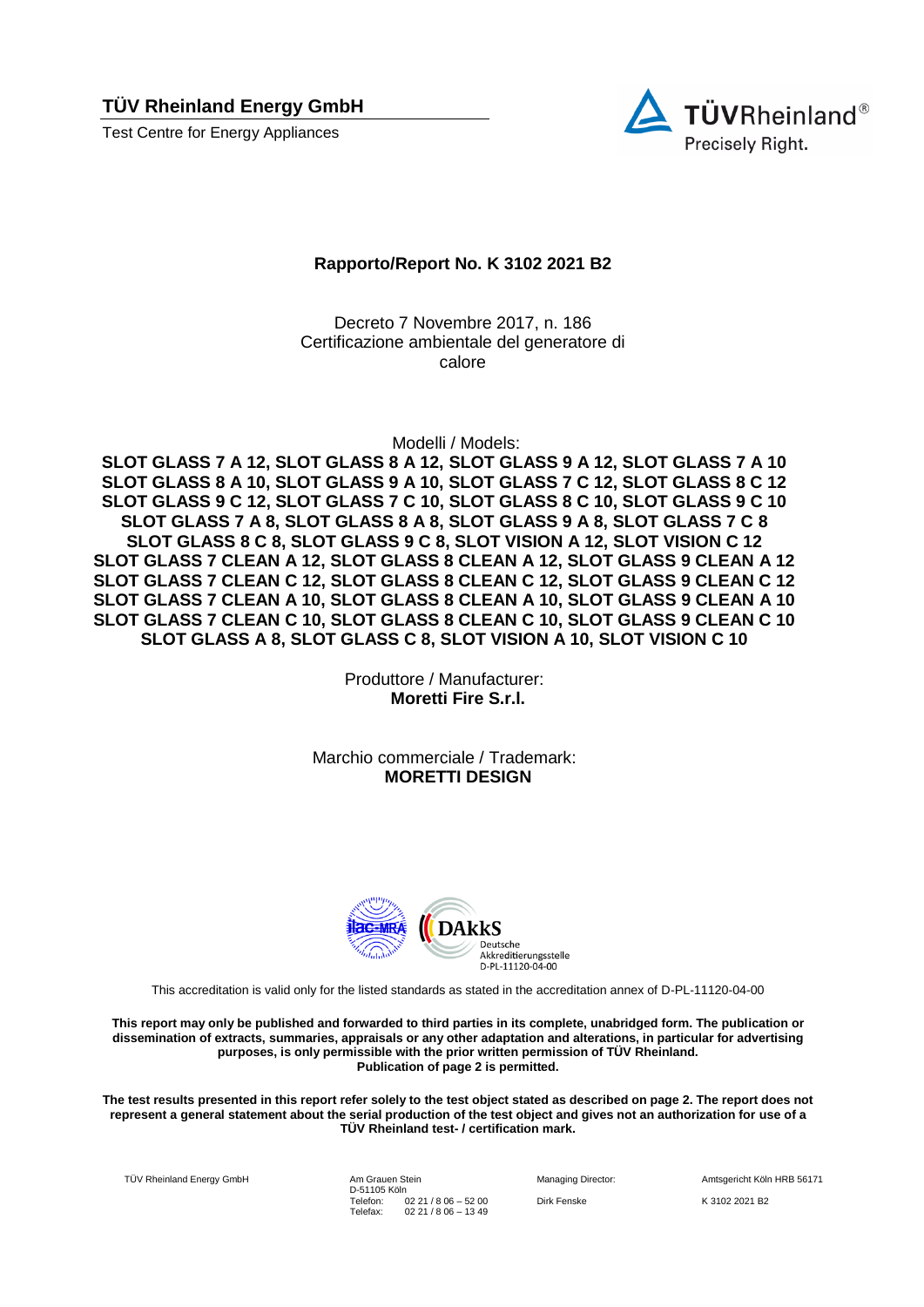Test Centre for Energy Appliances



## **Decreto 7 Novembre 2017, n. 186 Certificazione ambientale del generatore di calore**

| Produttore / Manufacturer:                                   | <b>Moretti Fire S.r.I.</b><br>Contrada Tesino, 50<br>I-63065 Ripatransone (AP)                                                                                                                                                                                                                                                                                                                                                                                                                                                                                                                                                                                                                                                                                                                                        |
|--------------------------------------------------------------|-----------------------------------------------------------------------------------------------------------------------------------------------------------------------------------------------------------------------------------------------------------------------------------------------------------------------------------------------------------------------------------------------------------------------------------------------------------------------------------------------------------------------------------------------------------------------------------------------------------------------------------------------------------------------------------------------------------------------------------------------------------------------------------------------------------------------|
| Marchio commerciale / Trademark:                             | <b>MORETTI DESIGN</b>                                                                                                                                                                                                                                                                                                                                                                                                                                                                                                                                                                                                                                                                                                                                                                                                 |
| Modelli / Models:                                            | SLOT GLASS 7 A 12, SLOT GLASS 8 A 12, SLOT<br>GLASS 9 A 12, SLOT GLASS 7 A 10, SLOT<br>GLASS 8 A 10, SLOT GLASS 9 A 10, SLOT<br>GLASS 7 C 12, SLOT GLASS 8 C 12, SLOT<br>GLASS 9 C 12, SLOT GLASS 7 C 10, SLOT<br>GLASS 8 C 10, SLOT GLASS 9 C 10, SLOT<br>GLASS 7 A 8, SLOT GLASS 8 A 8, SLOT GLASS 9<br>A 8, SLOT GLASS 7 C 8, SLOT GLASS 8 C 8,<br>SLOT GLASS 9 C 8, SLOT VISION A 12, SLOT<br>VISION C 12, SLOT GLASS 7 CLEAN A 12, SLOT<br>GLASS 8 CLEAN A 12, SLOT GLASS 9 CLEAN A<br>12, SLOT GLASS 7 CLEAN C 12, SLOT GLASS 8<br>CLEAN C 12, SLOT GLASS 9 CLEAN C 12<br>SLOT GLASS 7 CLEAN A 10, SLOT GLASS 8<br>CLEAN A 10, SLOT GLASS 9 CLEAN A 10<br>SLOT GLASS 7 CLEAN C 10, SLOT GLASS 8<br>CLEAN C 10, SLOT GLASS 9 CLEAN C 10<br>SLOT GLASS A 8, SLOT GLASS C 8, SLOT<br>VISION A 10, SLOT VISION C 10 |
|                                                              |                                                                                                                                                                                                                                                                                                                                                                                                                                                                                                                                                                                                                                                                                                                                                                                                                       |
| Potenza termica nominale / Nominal heat output:              | 10,4 kW                                                                                                                                                                                                                                                                                                                                                                                                                                                                                                                                                                                                                                                                                                                                                                                                               |
| Tipologia prodotto / Product type:                           | Stufe a pellets di legna / Wood pellet stoves                                                                                                                                                                                                                                                                                                                                                                                                                                                                                                                                                                                                                                                                                                                                                                         |
| Norma di riferimento / Reference standard:                   | EN 14785:2006                                                                                                                                                                                                                                                                                                                                                                                                                                                                                                                                                                                                                                                                                                                                                                                                         |
| Ente Notificato CPR/ Notified body acc. CPR                  | <b>NB 2456</b>                                                                                                                                                                                                                                                                                                                                                                                                                                                                                                                                                                                                                                                                                                                                                                                                        |
| Rapporto di Prova di riferimento /<br>Reference test report: | K 3102 2021 Z1                                                                                                                                                                                                                                                                                                                                                                                                                                                                                                                                                                                                                                                                                                                                                                                                        |
| Combustibile di prova / Test fuel:                           | Pellet di legna / wood pellet                                                                                                                                                                                                                                                                                                                                                                                                                                                                                                                                                                                                                                                                                                                                                                                         |
| Classe di prestazione / Performance class:                   | Vedasi tabelle a pagina 3 /<br>See overview tables on page 3                                                                                                                                                                                                                                                                                                                                                                                                                                                                                                                                                                                                                                                                                                                                                          |
| Cologne, 26.08.2021<br>432 / mc                              | <b>TÜV Rheinland Energy GmbH</b><br><b>Test Centre for Energy Appliances</b><br>NB 2456 (CPR)<br>DIN EN ISO/IEC 17025:2005<br>accreditation: D-PL-11120-04-00                                                                                                                                                                                                                                                                                                                                                                                                                                                                                                                                                                                                                                                         |
| Assessor:                                                    | Report released after review:                                                                                                                                                                                                                                                                                                                                                                                                                                                                                                                                                                                                                                                                                                                                                                                         |

Newlli

Dipl.-Ing. M. Ciccarelli **Dipl.-Ing. M. Reimbold**